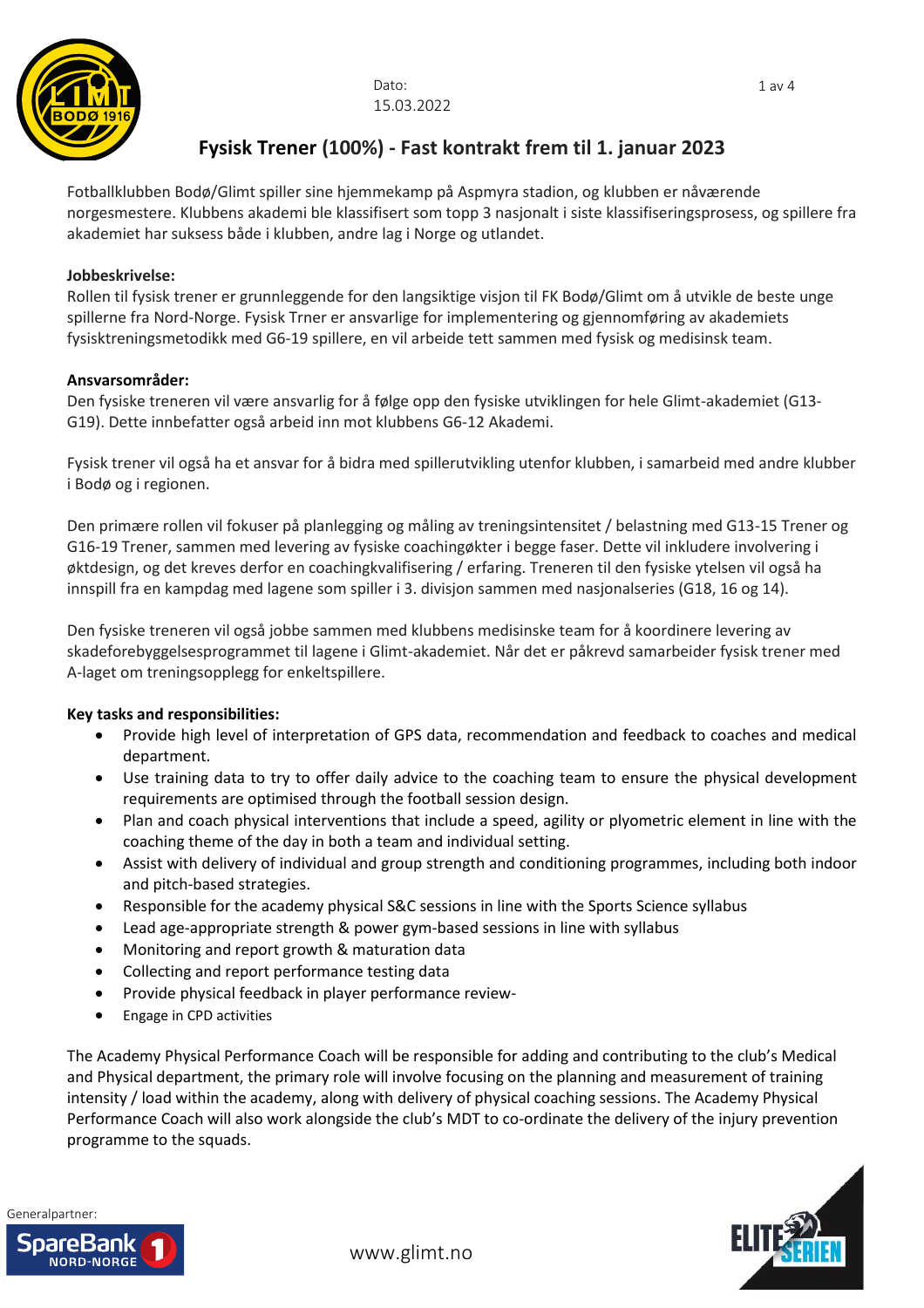## **Nødvendig kompetanse og kvalifikasjoner:**

Det er viktig at søkeren har en mastergrad innenfor fagområdet idrettsvitenskap, og ønskelig at søkeren har UEFA B-lisens. Relevant erfaring innen et utviklingsmiljø vil også bli påkrevd, samt eventuelle andre kompetansebevis som vil være relevant for å søke på denne stillingen. Søkeren må være selvdrevet, trygg på å jobbe som en del av et team, og ha sterk kommunikasjonsevne. Vi oppfordrer kvinner til å søke.

Vi oppfordrer kvinner til å søke. Du kan søke med elektronisk CV og brev til [gregg@glimt.no.](mailto:gregg@glimt.no) Lønnen vil være 450.000 kroner-500.000 NOK, avhengig av erfaring og kvalifikasjoner. Søknadsfrist 28.Mars 2022. **Vi ser etter trenere hvis nåværende situasjon gjør at de kan begynne å jobbe innen 1. mai 2022.**

## **Required competence and qualifications:**

Essential Requirements:

- MSc in Sport Science (or MSc Strength and conditioning), but as a minimum BSc in the same subjects.
- UEFA-B license
- Extensive experience in working with young footballers
- Strength and conditioning qualification and experience

The applicant will need to be self-driven, confident of working as part of a team, and possess strong communication skills.

To apply for the position please send your CV in with a cover letter to gregg@glimt.no.

Salary will be 450,000-500,000 NOK depending on experience and qualifications. Application deadline 28<sup>th</sup> March 2022. We are searching for applicants whose current situation allows them to start this role by May  $1^{st}$  2022.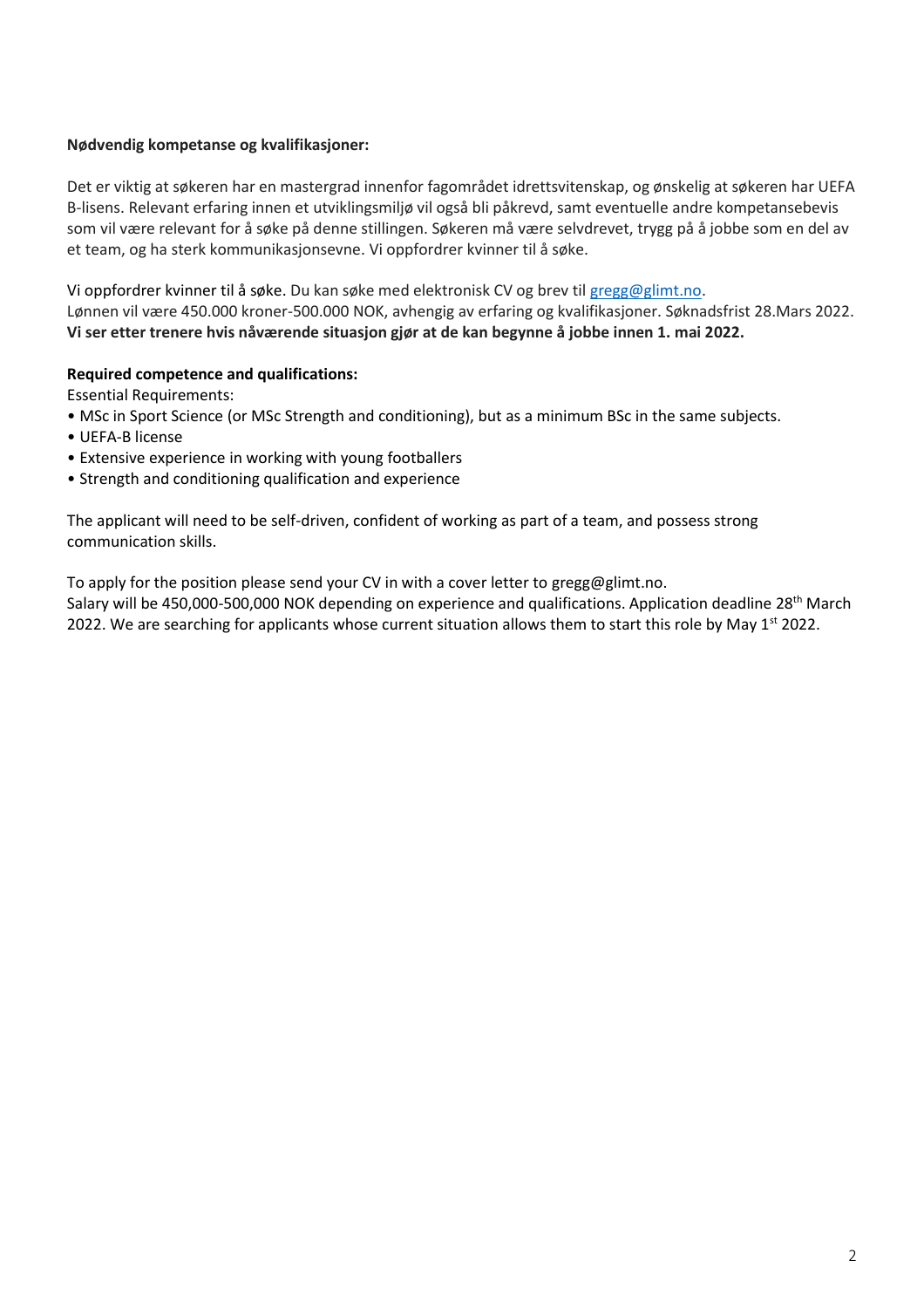| <b>JOB TITLE</b>                              | Academy Physical Performance Coach (Fysisk Trener)                                                                                                                                |  |  |  |  |  |
|-----------------------------------------------|-----------------------------------------------------------------------------------------------------------------------------------------------------------------------------------|--|--|--|--|--|
| <b>DEPARTMENT</b>                             | Bodø/ Glimt Medical and Physical Department                                                                                                                                       |  |  |  |  |  |
| <b>REPORTS TO</b>                             | Head of Medical and Physical Department (MS)                                                                                                                                      |  |  |  |  |  |
| <b>LOCATION</b>                               | Aspmyra                                                                                                                                                                           |  |  |  |  |  |
| <b>PURPOSE OF</b>                             | The Academy Physical Performance Coach will be responsible for adding and contributing                                                                                            |  |  |  |  |  |
| THE ROLE                                      | to the clubs sports science and medical department, the primary role will involve focusing                                                                                        |  |  |  |  |  |
|                                               | on the planning and measurement of training intensity / load within the academy, along                                                                                            |  |  |  |  |  |
|                                               | with delivery of physical coaching sessions in both phases.                                                                                                                       |  |  |  |  |  |
| <u>Key Tasks /</u><br><b>Responsibilities</b> | Provide high level of interpretation of GPS data, recommendation and feedback to<br>$\bullet$<br>coaches and medical department.                                                  |  |  |  |  |  |
|                                               | Use training data to try to offer daily advice to the coaching team to ensure the<br>٠<br>physical development requirements are optimised through the football session<br>design. |  |  |  |  |  |
|                                               | Plan and coach physical interventions that include a speed, agility or plyometric<br>element in line with the coaching theme of the day in both a team and individual<br>setting. |  |  |  |  |  |
|                                               | Assist with delivery of individual and group strength and conditioning<br>programmes, including both indoor and pitch-based strategies.                                           |  |  |  |  |  |
|                                               | Responsible for the academy physical S&C sessions in line with the Sports Science<br>syllabus                                                                                     |  |  |  |  |  |
|                                               | Lead age-appropriate strength & power gym-based sessions in line with syllabus                                                                                                    |  |  |  |  |  |
|                                               | Monitoring and report growth & maturation data                                                                                                                                    |  |  |  |  |  |
|                                               | Collecting and report performance testing data<br>٠                                                                                                                               |  |  |  |  |  |
|                                               | Provide physical feedback in player performance reviews.                                                                                                                          |  |  |  |  |  |
|                                               | Engage in CPD activitiesEnsure an up-to-date audit of nationally benchmarked                                                                                                      |  |  |  |  |  |
|                                               | data across the department for all Academy players, ensuring information is kept                                                                                                  |  |  |  |  |  |
|                                               | in-line with NFF guidelines and fed back to other relevant members of staff on a                                                                                                  |  |  |  |  |  |
|                                               | regular basis.                                                                                                                                                                    |  |  |  |  |  |
| Attributes                                    | All applicants should have the following qualifications/experience:                                                                                                               |  |  |  |  |  |
|                                               | • MSc in Sport Science (or MSc Strength and conditioning), but as a minimum BSc in the<br>same subjects.                                                                          |  |  |  |  |  |
|                                               | · UEFA-B license                                                                                                                                                                  |  |  |  |  |  |
|                                               | • Extensive experience in working with young footballers                                                                                                                          |  |  |  |  |  |
|                                               | • Strength and conditioning qualification and experience<br>All applicants should have:                                                                                           |  |  |  |  |  |
|                                               |                                                                                                                                                                                   |  |  |  |  |  |
|                                               | . Knowledge in working with GPS data and implementing periodization plans based on                                                                                                |  |  |  |  |  |
|                                               | the interpretation of this data.                                                                                                                                                  |  |  |  |  |  |
|                                               | • Good knowledge of motor skills and movement, as well as applying, improving and                                                                                                 |  |  |  |  |  |
|                                               | coaching the players' movement skills.                                                                                                                                            |  |  |  |  |  |
|                                               | • You must have knowledge of, and contribute to, session design to achieve the physical                                                                                           |  |  |  |  |  |
|                                               | goals in our accrual plan.                                                                                                                                                        |  |  |  |  |  |
|                                               | Experience of working with young elite athletes and creating/managing                                                                                                             |  |  |  |  |  |
|                                               | programmes to facilitate their long-term athletic development.                                                                                                                    |  |  |  |  |  |
|                                               | An understanding and ability to work within a multi-disciplinary team                                                                                                             |  |  |  |  |  |
|                                               | In possession of excellent interpersonal and communication skills                                                                                                                 |  |  |  |  |  |
|                                               | Knowledge and understanding of Academy Football                                                                                                                                   |  |  |  |  |  |
|                                               | An ability to work in a high-pressured environment with a flexible approach, in                                                                                                   |  |  |  |  |  |
|                                               | order to dedicate time to the programme as the schedule determines.                                                                                                               |  |  |  |  |  |